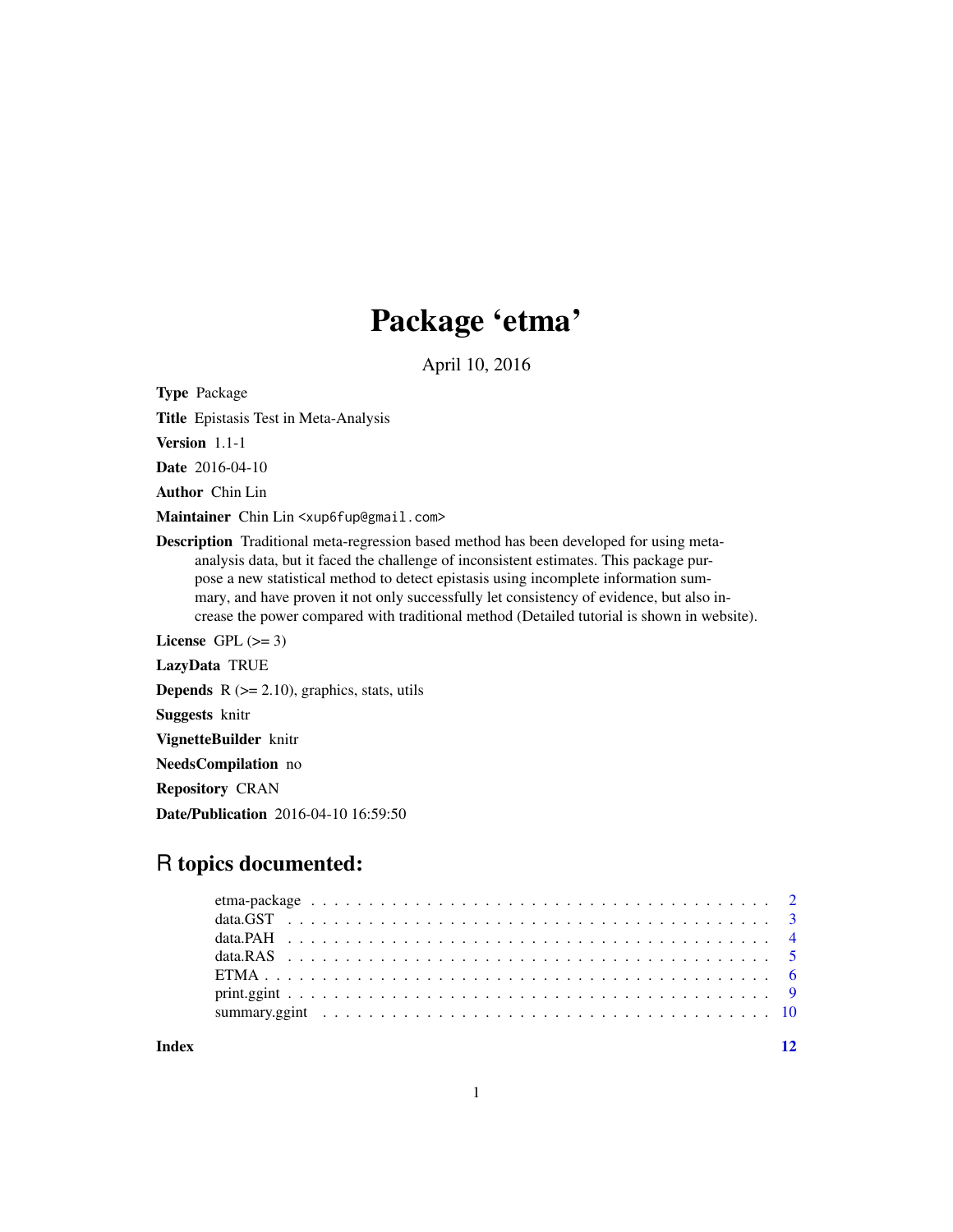<span id="page-1-0"></span>

### <span id="page-1-1"></span>Description

Traditional meta-regression based method has been developed for using meta-analysis data, but it faced the challenge of inconsistent estimates. This package purpose a new statistical method to detect epistasis using incomplete information summary, and have proven it not only successfully let consistency of evidence, but also increase the power compared with traditional method (Detailed tutorial is shown in website).

## Author(s)

Chin Lin

Maintainer: Chin Lin <xup6fup@gmail.com>

## References

Lin C, Chu CM, Su SL (2016) Epistasis Test in Meta-Analysis: A Multi-Parameter Markov Chain Monte Carlo Model for Consistency of Evidence. PLoS ONE 11(4): e0152891. doi:10.1371/journal.pone.0152891

#### See Also

[ETMA](#page-5-1), [data.GST](#page-2-1), [data.PAH](#page-3-1), [data.RAS](#page-4-1)

### Examples

```
#Detailed tutorial is shown in website <http://rpubs.com/chinlin/ETMA>
#The simple toy example (just test this algorithm)
#Note: the computing time in this example is about 3-5 secs
data(data.RAS)
ggint.toy=ETMA(case.ACE.0,case.ACE.1,ctrl.ACE.0,ctrl.ACE.1,
                 case.AGT.0,case.AGT.1,ctrl.AGT.0,ctrl.AGT.1,
                 data=data.RAS, iterations.step1=100, iterations.step2=300,
                 start.seed=1,show.detailed.plot=FALSE,show.final.plot=FALSE)
print(ggint.toy)
summary(ggint.toy)
#The fastest complete example (Note: the computing time in this example is about 15 mins)
#Other examples can refer the help(ETMA)
#Note: the complete example need about 20,000/200,000 learning time in step 1/2, respectively.
#
#data(data.PAH)
#ggint2=ETMA(case.CYP1A1.0,case.CYP1A1.1,ctrl.CYP1A1.0,ctrl.CYP1A1.1,
# case.GSTM1.0,case.GSTM1.1,ctrl.GSTM1.0,ctrl.GSTM1.1,
# data=data.PAH,start.seed=1,show.detailed.plot=TRUE,show.p.matrix=TRUE)
#
#print(ggint2)
```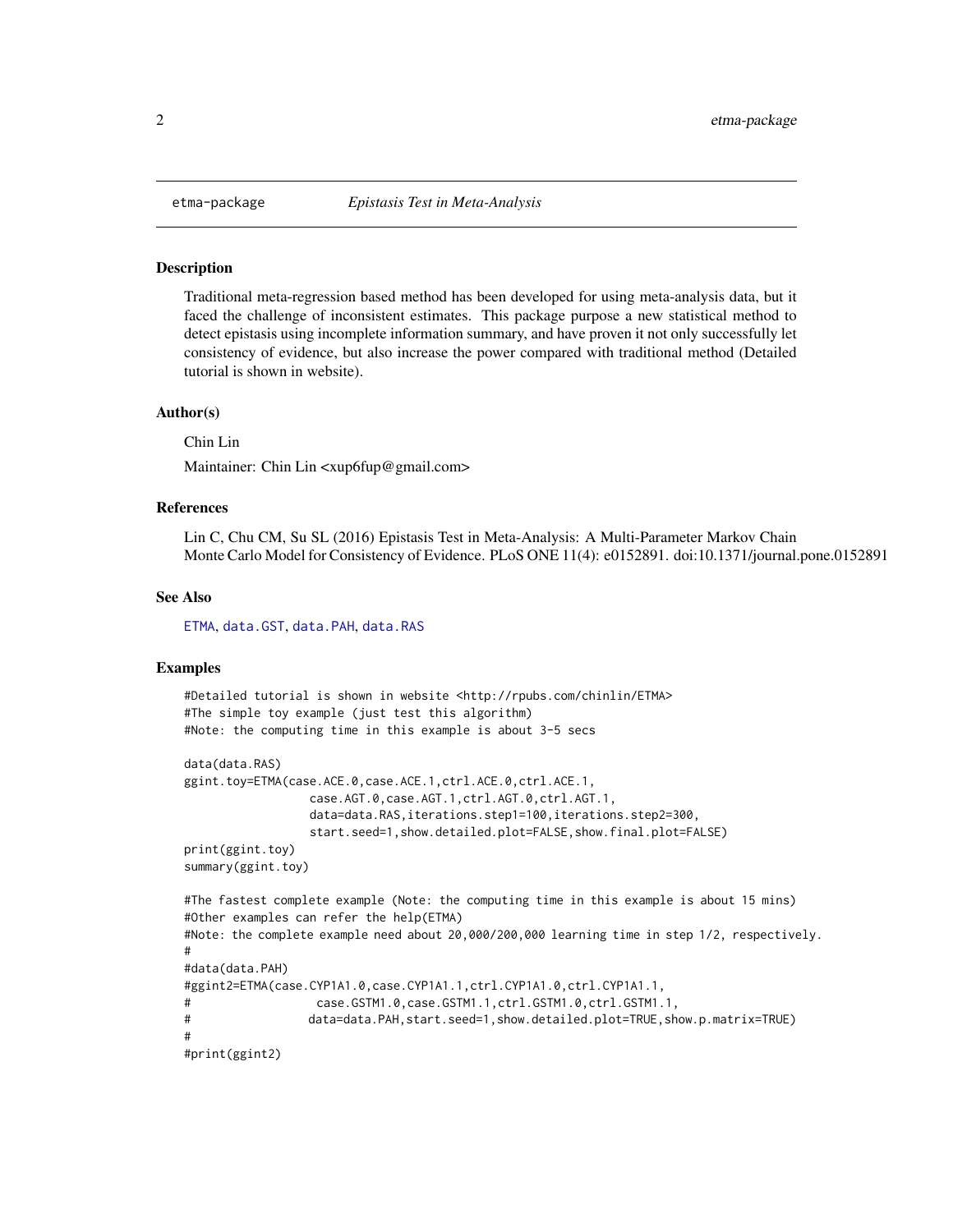```
data.GST 3
```

```
#
#Epistasis Test in Meta-Analysis (ETMA)
#A MCMC algorithm for detecting gene-gene interaction in meta-analysis.
#
#This analysis include 13 studies. (df = 10)
#
# b se OR 95%ci.l 95%ci.u t value p value
#SNP1(mutation) -0.19967 0.14580 0.819 0.592 1.133 -1.3695 0.2008
#SNP2(mutation) -0.01963 0.14025 0.981 0.717 1.340 -0.1400 0.8915
#Interaction 0.79747 0.28886 2.220 1.166 4.225 2.7608 0.0201
#
#summary(ggint2)
#
#Epistasis Test in Meta-Analysis (ETMA)
#A MCMC algorithm for detecting gene-gene interaction in meta-analysis.
#
#This analysis include 13 studies. (df = 10)
#
# b se OR 95%ci.l 95%ci.u t value p value
#SNP1(mutation) -0.19967 0.14580 0.819 0.592 1.133 -1.3695 0.2008
#SNP2(mutation) -0.01963 0.14025 0.981 0.717 1.340 -0.1400 0.8915
#Interaction 0.79747 0.28886 2.220 1.166 4.225 2.7608 0.0201
#
                                 OR 95%ci.l 95%ci.u t value p value
#SNP1(wild type) & SNP2(mutation) 0.981 0.717 1.340 -0.1400 0.8915
#SNP1(mutation) & SNP2(wild type) 0.819 0.592 1.133 -1.3695 0.2008
#SNP1(mutation) & SNP2(mutation) 1.783 1.506 2.110 7.6478 <0.0001
```
<span id="page-2-1"></span>data.GST *The data of GSTs family interaction on cancer.*

## Description

This data used the data from a meta-analysis included about 500 studies investigating the associations between GSTM1/GSTT1 and cancer, and saved the studies both reported the genotype of GSTM1 and GSTT1. Finally, there are 360 studies (375 populations) included in this data.

#### Usage

data("data.GST")

### Format

A data frame with 375 observations on the following 12 variables.

Study the first author and published year in included studies.

Ethnicity the ethnicity of each population.

Country the location of study.

Cancer the subtype of cancer in each study.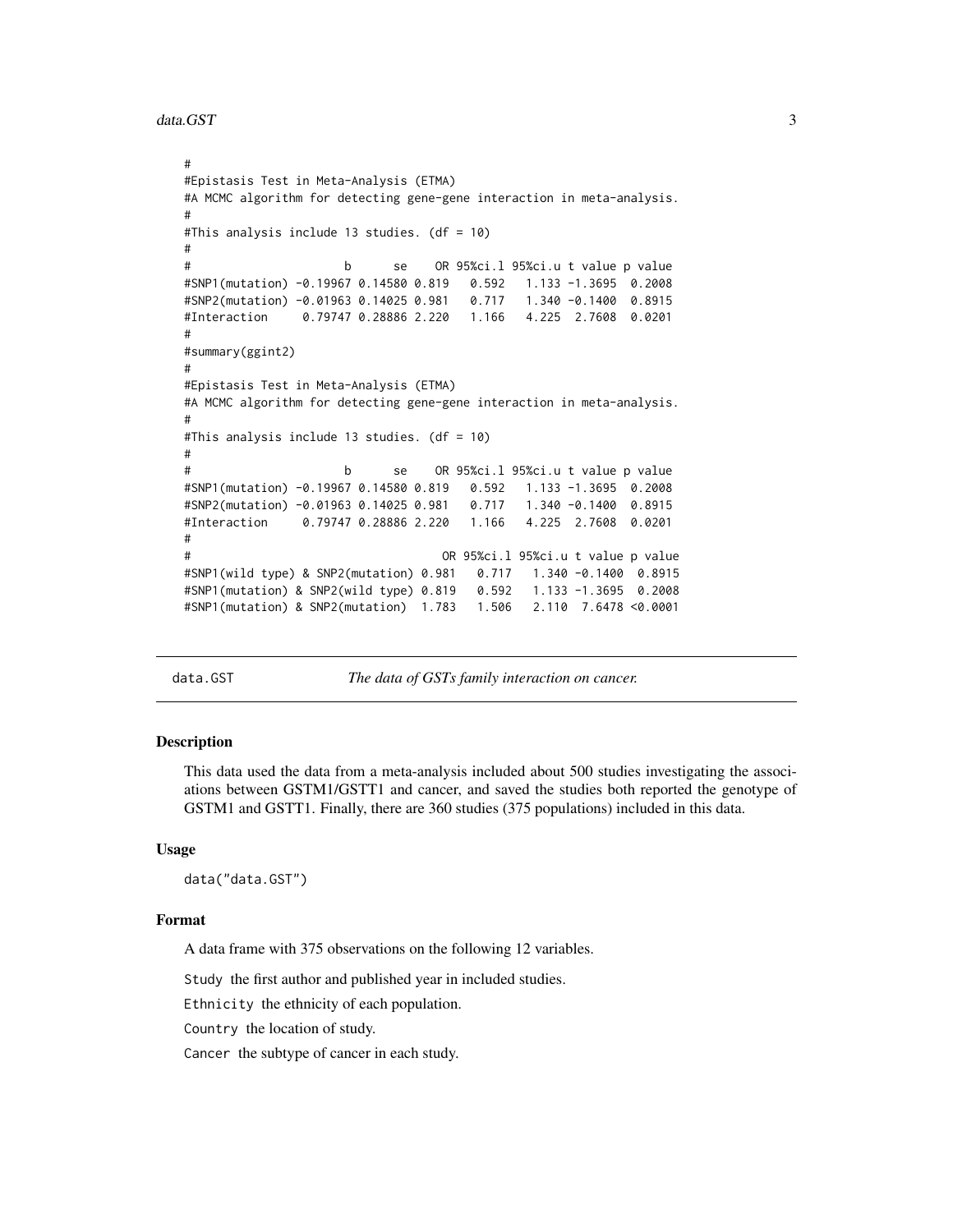<span id="page-3-0"></span>case.GSTM1.0 the number of GSTM1 functional type in cases. ctrl.GSTM1.0 the number of GSTM1 null type in cases (risk type). case.GSTM1.1 the number of GSTM1 functional type in controls. ctrl.GSTM1.1 the number of GSTM1 null type in controls (risk type). case.GSTT1.0 the number of GSTT1 functional type in cases. ctrl.GSTT1.0 the number of GSTT1 null type in cases (risk type). case.GSTT1.1 the number of GSTT1 functional type in controls. ctrl.GSTT1.1 the number of GSTT1 null type in controls (risk type).

### References

Fang J, Wang S, Zhang S, Su S, Song Z, Deng Y, et al. (2013) Association of the Glutathione S-Transferase M1, T1 Polymorphisms with Cancer: Evidence from a Meta-Analysis. PLoS ONE 8(11): e78707. doi:10.1371/journal.pone.0078707

## See Also

[ETMA](#page-5-1)

## Examples

data(data.GST) head(data.GST)

<span id="page-3-1"></span>data.PAH *The data of metabolic pathway of PAH interaction on oral cancer.*

## Description

This data used the data from a meta-analysis included about 50 studies investigating the associations between CYP1A1/GSTM1 and oral cancer, and saved the studies both reported the genotype of GSTM1 and CYP1A1 rs4646903. Finally, there are 13 studies included in this data.

## Usage

data("data.PAH")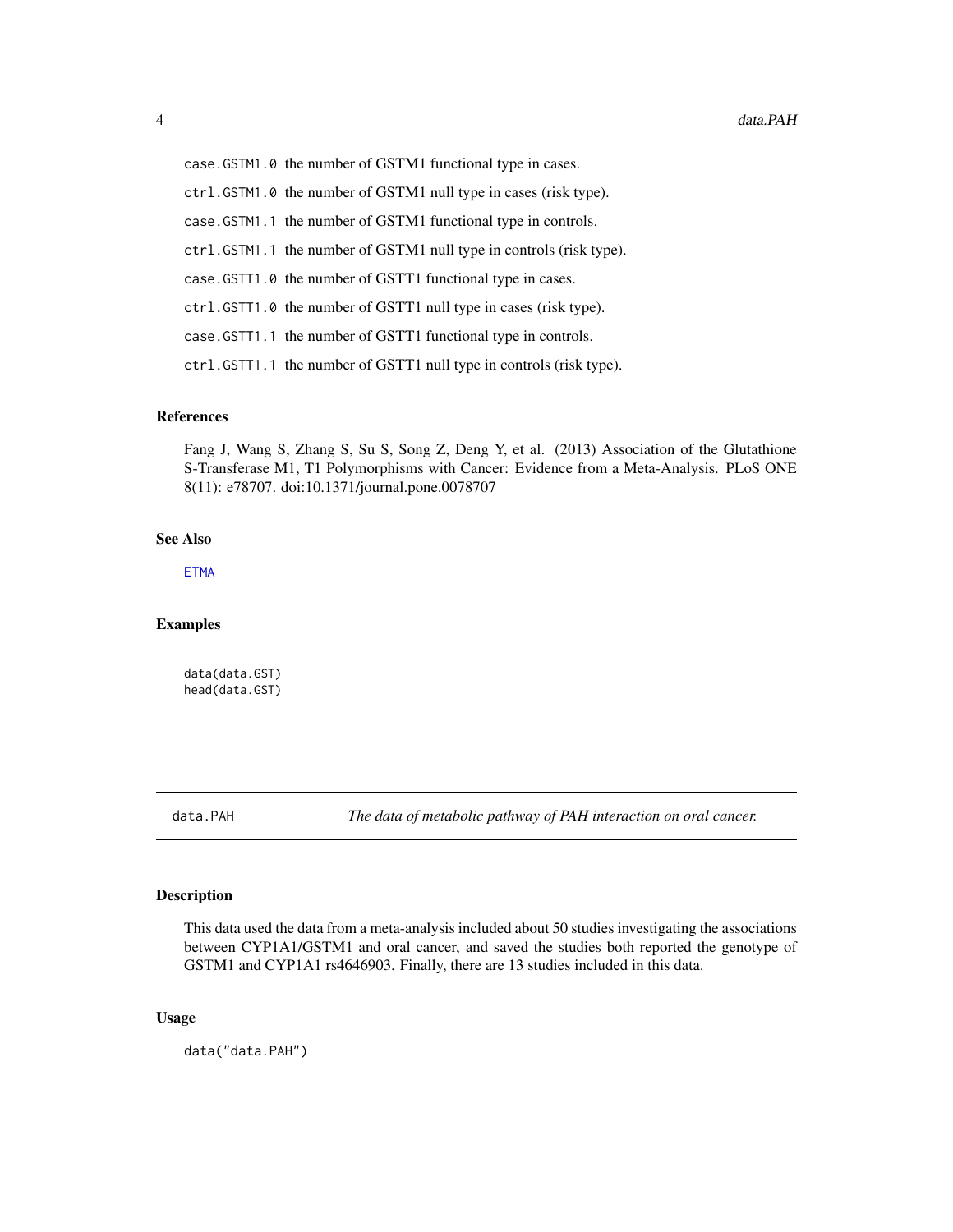#### <span id="page-4-0"></span>data.RAS 5

## Format

A data frame with 13 observations on the following 11 variables.

Athour the first author in included studies.

Year the published year in included studies.

Country the location of study.

case.CYP1A1.0 the number of AA genotype (rs4646903) in cases.

case.CYP1A1.1 the number of AC/CC genotype (rs4646903) in cases (risk type).

ctrl.CYP1A1.0 the number of AA genotype (rs4646903) in controls.

ctrl.CYP1A1.1 the number of AC/CC genotype (rs4646903) in controls (risk type).

case.GSTM1.0 the number of GSTM1 functional type in cases.

case.GSTM1.1 the number of GSTM1 null type in cases (risk type).

ctrl.GSTM1.0 the number of GSTM1 functional type in controls.

ctrl.GSTM1.1 the number of GSTM1 null type in controls (risk type).

## References

Liu H, Jia J, Mao X, Lin Z. (2015) Association of CYP1A1 and GSTM1 Polymorphisms With Oral Cancer Susceptibility: A Meta-Analysis. Medicine 94(27): e895. doi: 10.1097/MD.0000000000000895

## See Also

**[ETMA](#page-5-1)** 

## Examples

data(data.PAH) head(data.PAH)

<span id="page-4-1"></span>data.RAS *The data of RAS interaction on chronic kidney disease.*

#### **Description**

This used the data from a meta-analysis included about 100 studies investigating the associations between ACE insertion/deletion (I/D) and chronic kidney disease, and re-collected the studies included AGT M235T information. Finally, there are 34 studies included in this data.

#### Usage

data("data.RAS")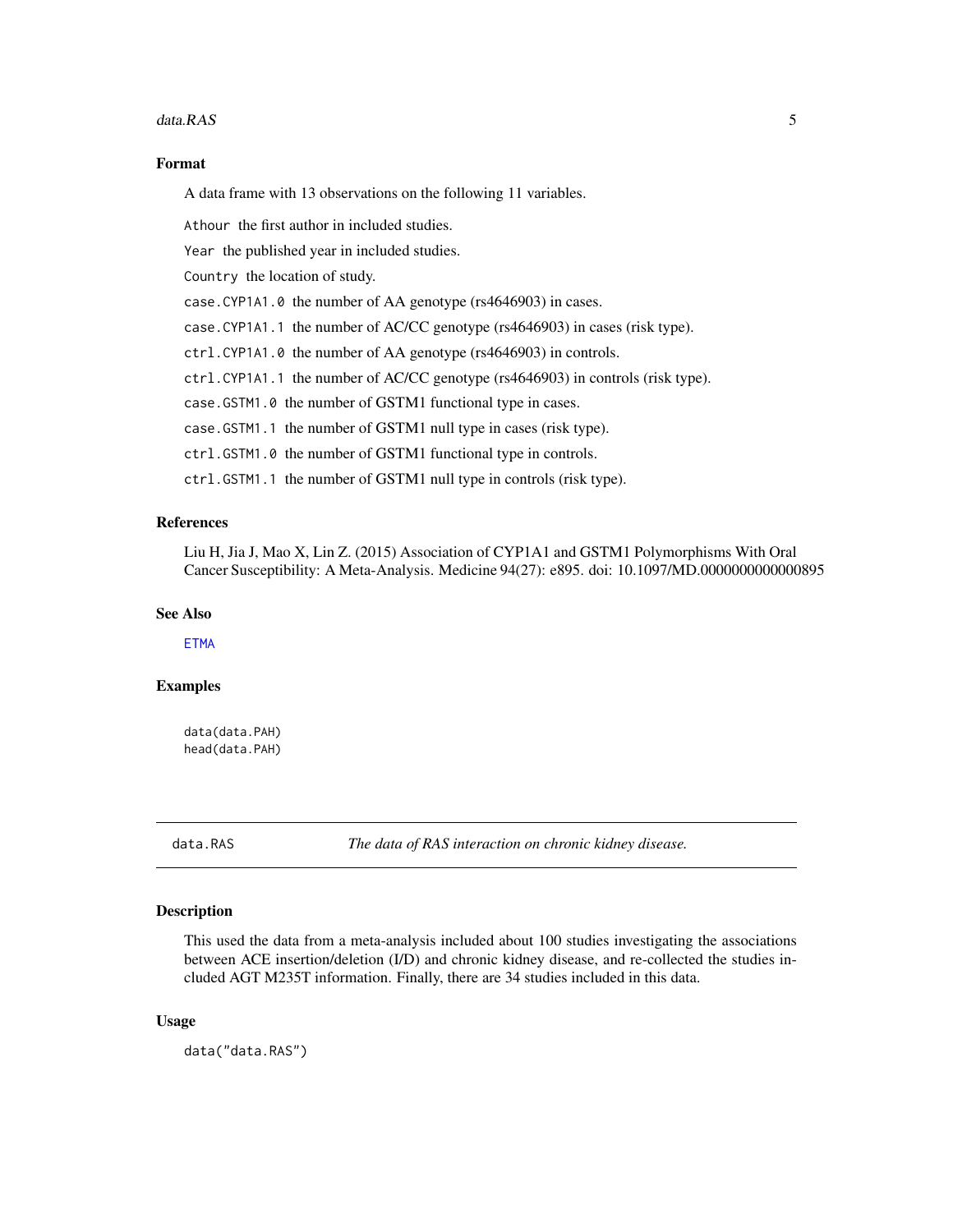## <span id="page-5-0"></span>Format

A data frame with 34 observations on the following 12 variables.

Author the first author in included studies.

Year the published year in included studies.

Race the race of each population.

Tyep the subtype of chronic kidney disease in each study.

case.ACE.0 the number of I allele (rs4340) in cases.

case.ACE.1 the number of D allele (rs4340) in cases (risk allele).

ctrl.ACE.0 the number of I allele (rs4340) in controls.

ctrl.ACE.1 the number of D allele (rs4340) in controls (risk allele).

case.AGT.0 the number of M allele (rs699) in cases.

case.AGT.1 the number of T allele (rs699) in cases (risk allele).

ctrl.AGT.0 the number of M allele (rs699) in controls.

ctrl.AGT.1 the number of T allele (rs699) in controls (risk allele).

## References

Lin C, Yang HY, Wu CC, Lee HS, Lin YF, Lu KC, et al. (2014) Angiotensin-Converting Enzyme Insertion/Deletion Polymorphism Contributes High Risk for Chronic Kidney Disease in Asian Male with Hypertension: A Meta-Regression Analysis of 98 Observational Studies. PLoS ONE 9(1): e87604. doi:10.1371/journal.pone.0087604

#### See Also

**[ETMA](#page-5-1)** 

## Examples

data(data.RAS) head(data.RAS)

<span id="page-5-1"></span>

ETMA *Epistasis Test in Meta-Analysis (ETMA)*

## Description

This function is a Markov chain Monte Carlo (MCMC) based method, called "Epistasis Test in Meta-Analysis (ETMA)", using the genotype summary data for estimating a consistent estimate of epistasis in meta-analysis.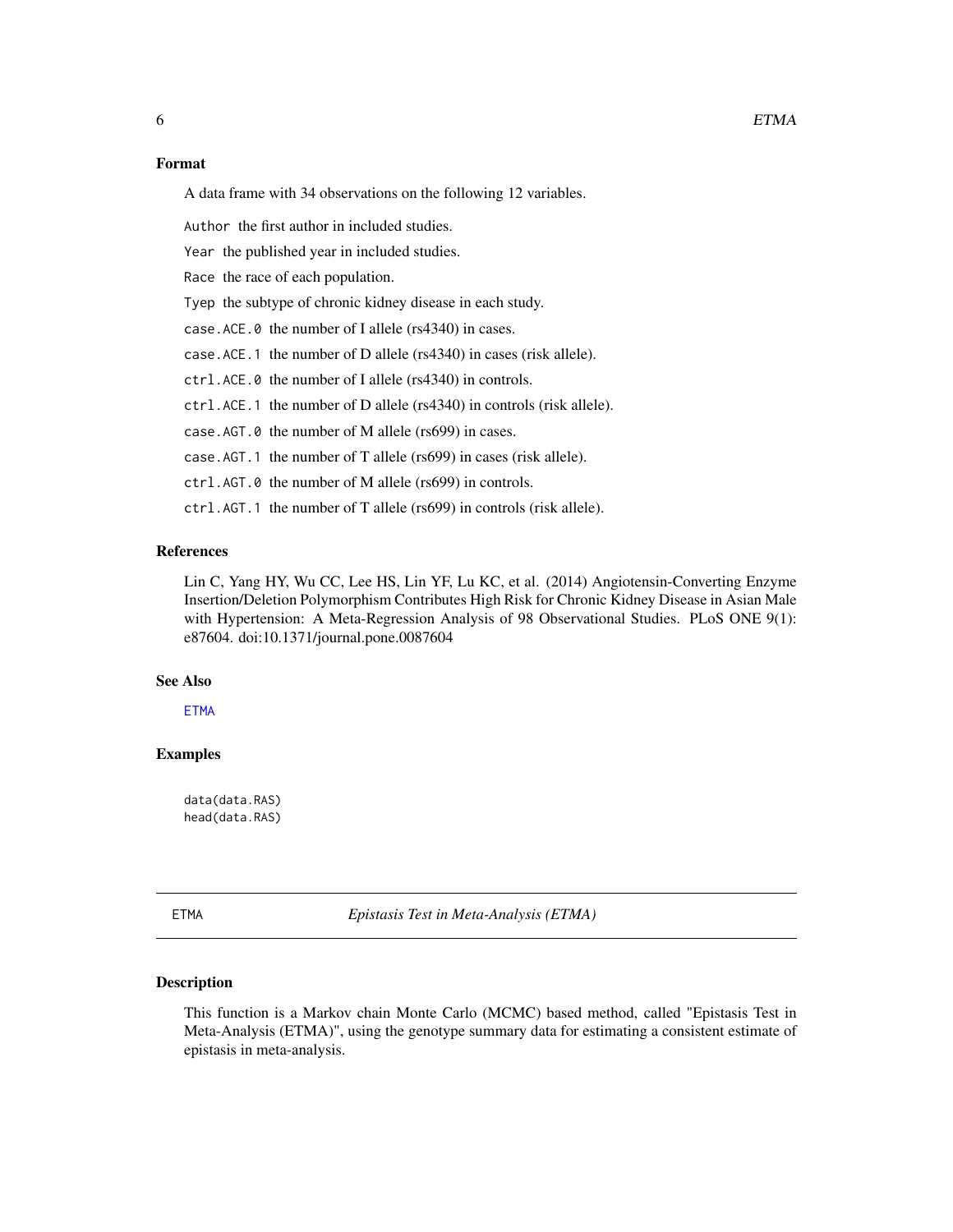## $ETMA$  7

## Usage

```
ETMA(case.x1.0, case.x1.1, ctrl.x1.0, ctrl.x1.1,
case.x2.0, case.x2.1, ctrl.x2.0, ctrl.x2.1,
data = NULL, sig.level = 0.05, max.step.EM = 20,
iterations.step1 = 20000, iterations.step2 = 200000, start.seed = NULL,
show.detailed.plot = TRUE, show.final.plot = TRUE,
show.p.matrix = FALSE, progress.bar = TRUE)
```
## Arguments

| case.x1.0          | the number of wild type of SNP1 in case group.                                                                                                                                                                                                                                 |  |
|--------------------|--------------------------------------------------------------------------------------------------------------------------------------------------------------------------------------------------------------------------------------------------------------------------------|--|
| case.x1.1          | the number of mutation type of SNP1 in case group.                                                                                                                                                                                                                             |  |
| ctrl.x1.0          | the number of wild type of SNP1 in control group.                                                                                                                                                                                                                              |  |
| ctrl.x1.1          | the number of mutation type of SNP1 in control group.                                                                                                                                                                                                                          |  |
| case.x2.0          | the number of wild type of SNP2 in case group.                                                                                                                                                                                                                                 |  |
| case.x2.1          | the number of mutation type of SNP2 in case group.                                                                                                                                                                                                                             |  |
| ctrl.x2.0          | the number of wild type of SNP2 in control group.                                                                                                                                                                                                                              |  |
| ctrl.x2.1          | the number of mutation type of SNP1 in control group.                                                                                                                                                                                                                          |  |
| data               | an optional data frame, list or environment (or object coercible by as data frame<br>to a data frame) containing the variables in the model. If not found in data, the<br>variables are taken from environment(formula), typically the environment from<br>which lm is called. |  |
| sig.level          | the significance level used to calculate confidence intervals.                                                                                                                                                                                                                 |  |
| max.step.EM        | the maximum number of iterations if convergence is too slow.                                                                                                                                                                                                                   |  |
| iterations.step1   |                                                                                                                                                                                                                                                                                |  |
|                    | the length of chain to obtain the study-level parameters $[p$ (diseaselbase), $p(SNP1=1)$ , $p(SNP2=1)$ ]<br>in step 1.                                                                                                                                                        |  |
| iterations.step2   |                                                                                                                                                                                                                                                                                |  |
|                    | the length of chain to obtain the global-level parameters [OR(SNP1), OR(SNP2), OR(interaction)]<br>in step 2.                                                                                                                                                                  |  |
| start.seed         | the start seed of this algorithm (if you want your results can be reproduced). A<br>NULL value means a random seed in this algorithm.                                                                                                                                          |  |
| show.detailed.plot |                                                                                                                                                                                                                                                                                |  |
|                    | a logical indicating whether showing the MCMC plot in each step.                                                                                                                                                                                                               |  |
| show.final.plot    |                                                                                                                                                                                                                                                                                |  |
|                    | a logical indicating whether showing the MCMC plot in the last step.                                                                                                                                                                                                           |  |
| show.p.matrix      | a logical indicating whether a p.matrix should be printed.                                                                                                                                                                                                                     |  |
| progress.bar       | a logical indicating whether a progress bar should be presented.                                                                                                                                                                                                               |  |
|                    |                                                                                                                                                                                                                                                                                |  |

## Value

| the beta values of each SNP and interaction term (Sequence is SNP1, SNP2, and |
|-------------------------------------------------------------------------------|
| interaction).                                                                 |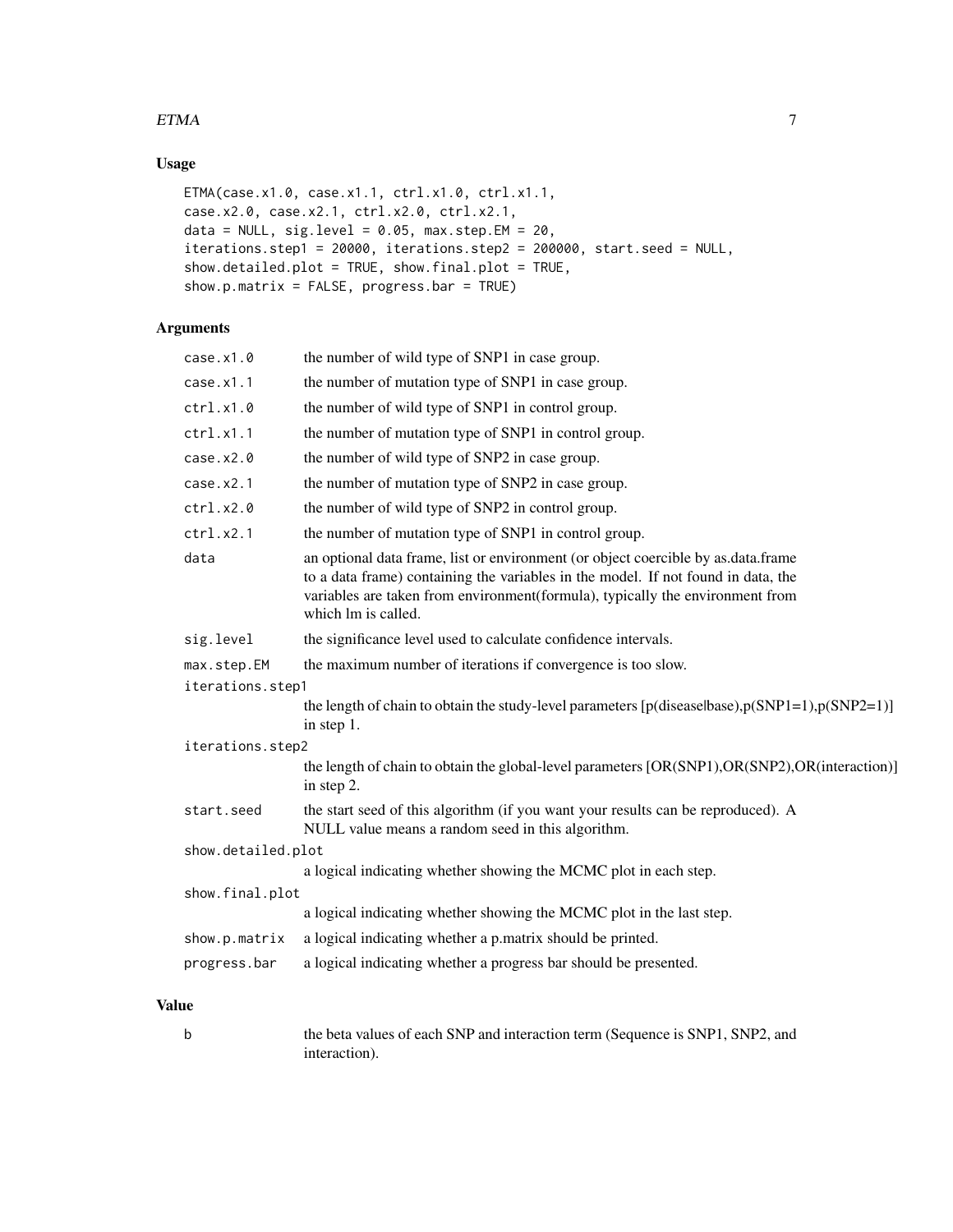<span id="page-7-0"></span>

| VCOV      | the variance covariance matrix of beta value.                                                                  |  |
|-----------|----------------------------------------------------------------------------------------------------------------|--|
| LKK       | the log of likelihood value in the last step.                                                                  |  |
| se        | the stardard errors of each SNP and interaction term (Sequence is SNP1, SNP2,<br>and interaction).             |  |
| df        | the degree of freedom in this analysis.                                                                        |  |
| 0R        | the odds ratios of each SNP and interaction term (Sequence is SNP1, SNP2, and<br>interaction).                 |  |
| ci.l      | the lower bounds of confidence interval based on a specific significance level<br>(please see the sig. level). |  |
| ci.u      | the upper bounds of confidence interval based on a specific significance level<br>(please see the sig. level). |  |
| t         | the t value of each each SNP and interaction term (Sequence is SNP1, SNP2,<br>and interaction).                |  |
| pval      | the p value of each each SNP and interaction term (Sequence is SNP1, SNP2,<br>and interaction).                |  |
| sig.level | the significance level for calculating the confidence interval.                                                |  |
| p.matrix  | the p matrix in iterations process.                                                                            |  |
|           |                                                                                                                |  |

## Author(s)

Chin Lin <xup6fup@gmail.com>

## References

Lin C, Chu CM, Su SL (2016) Epistasis Test in Meta-Analysis: A Multi-Parameter Markov Chain Monte Carlo Model for Consistency of Evidence. PLoS ONE 11(4): e0152891. doi:10.1371/journal.pone.0152891

## See Also

[data.GST](#page-2-1), [data.PAH](#page-3-1), [data.RAS](#page-4-1)

## Examples

```
#Detailed tutorial is shown in website <http://rpubs.com/chinlin/ETMA>
#The simple toy example (just test this algorithm)
#Note: the computing time in this example is about 3-5 secs
```

```
data(data.RAS)
ggint.toy=ETMA(case.ACE.0,case.ACE.1,ctrl.ACE.0,ctrl.ACE.1,
                 case.AGT.0,case.AGT.1,ctrl.AGT.0,ctrl.AGT.1,
                  data=data.RAS,iterations.step1=100,iterations.step2=300,
                  start.seed=1,show.detailed.plot=FALSE,show.final.plot=FALSE)
print(ggint.toy)
summary(ggint.toy)
```
#Following examples are complete examples. #They need 20,000/200,000 learning time in step 1/step 2, respectively (default).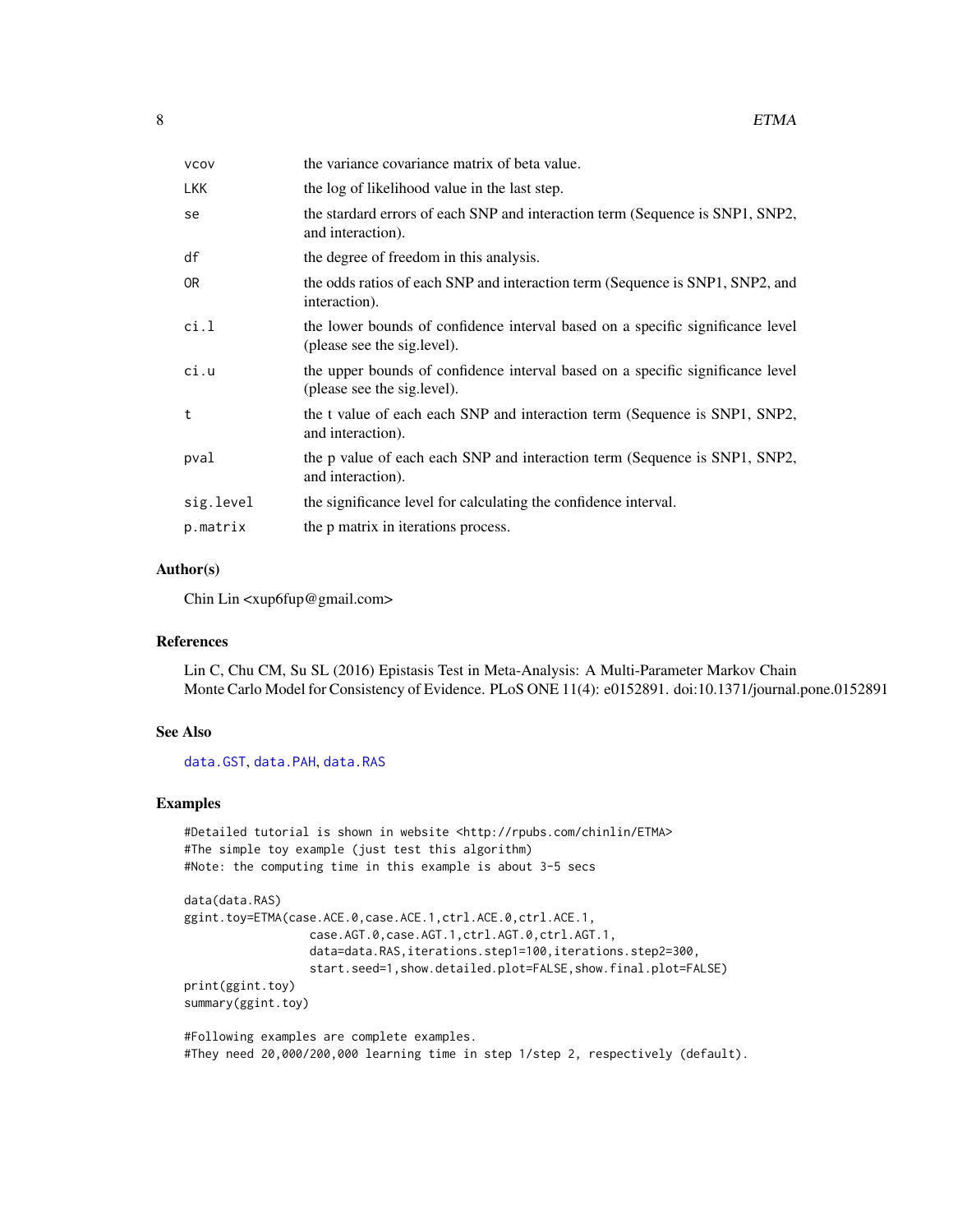```
#Please note they need more than 15 mins, and one of example need about 3 hrs.
#The complete learning time is necessary in real data analysis.
#Please use default setting as following to analysis your data.
#
#Example 1 (Note: the computing time in this example is about 3 hrs)
#
#data(data.GST)
#ggint1=ETMA(case.GSTM1.0,case.GSTM1.1,ctrl.GSTM1.0,ctrl.GSTM1.1,
# case.GSTT1.0,case.GSTT1.1,ctrl.GSTT1.0,ctrl.GSTT1.1,
# data=data.GST,start.seed=1,show.detailed.plot=TRUE,show.p.matrix=TRUE)
#print(ggint1)
#summary(ggint1)
#
#Example 2 (Note: the computing time in this example is about 15 mins)
#
#data(data.PAH)
#ggint2=ETMA(case.CYP1A1.0,case.CYP1A1.1,ctrl.CYP1A1.0,ctrl.CYP1A1.1,
# case.GSTM1.0,case.GSTM1.1,ctrl.GSTM1.0,ctrl.GSTM1.1,
# data=data.PAH,start.seed=1,show.detailed.plot=TRUE,show.p.matrix=TRUE)
#
#print(ggint2)
#summary(ggint2)
#
#Example 3 (Note: the computing time in this example is about 15 mins)
#
#data(data.RAS)
#ggint3=ETMA(case.ACE.0,case.ACE.1,ctrl.ACE.0,ctrl.ACE.1,
# case.AGT.0,case.AGT.1,ctrl.AGT.0,ctrl.AGT.1,
# data=data.RAS,start.seed=1,show.detailed.plot=TRUE,show.p.matrix=TRUE)
#print(ggint3)
#summary(ggint3)
```
print.ggint *Print Method for 'ggint' Objects*

#### Description

Print method for objects of class "ggint".

#### Usage

```
## S3 method for class 'ggint'
print(x, \ldots)
```
#### Arguments

x an object of class "ggint".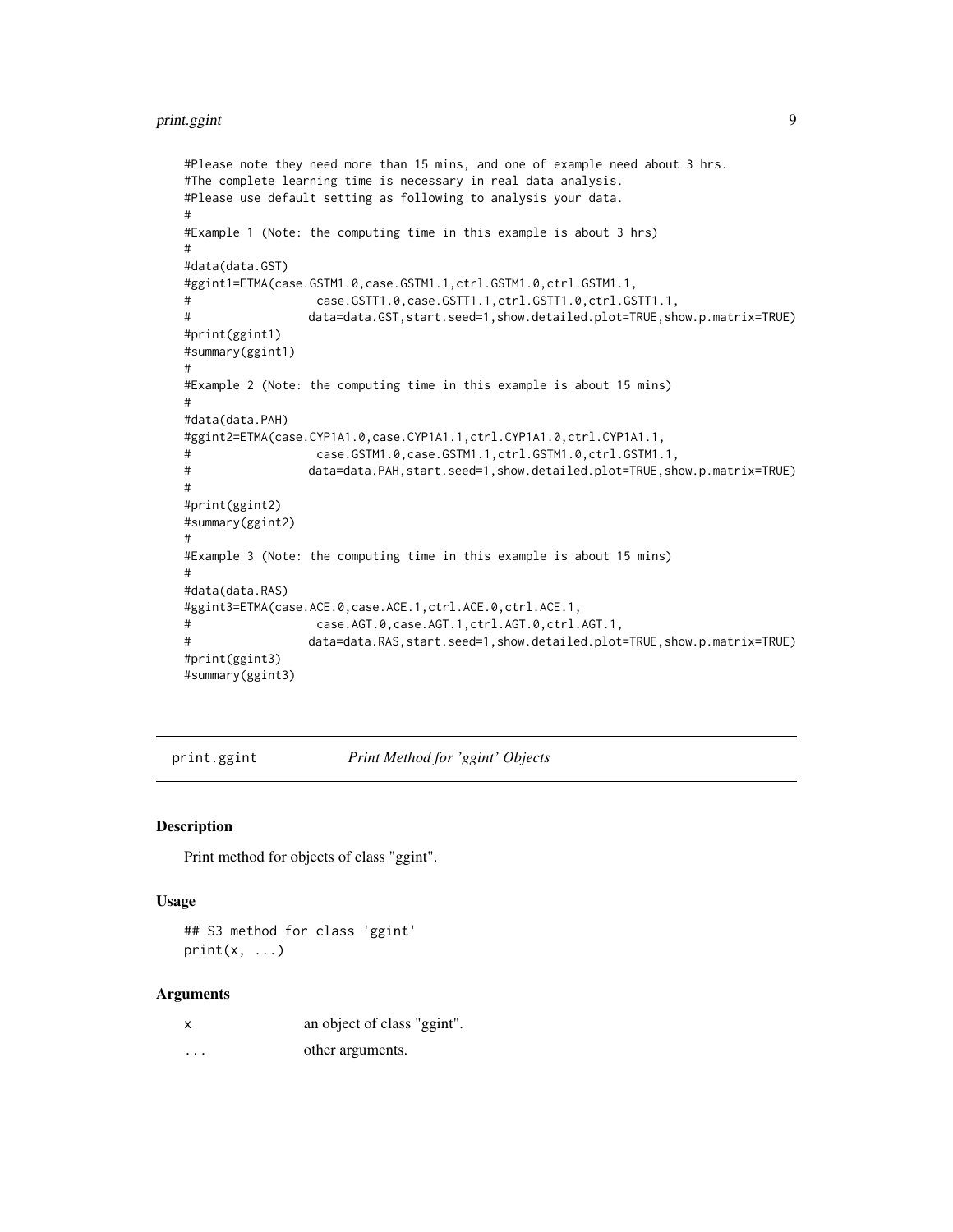#### See Also

[etma](#page-1-1)

## Examples

```
#Following examples are complete examples.
#They need 20,000/200,000 learning time in step 1/step 2, respectively (default).
#Please note they need more than 15 mins, and one of example need about 3 hrs.
#The complete learning time is necessary in real data analysis.
#Please use default setting as following to analysis your data.
#
#Example 1 (Note: the computing time in this example is about 3 hrs)
#
#data(data.GST)
#ggint1=ETMA(case.GSTM1.0,case.GSTM1.1,ctrl.GSTM1.0,ctrl.GSTM1.1,
                 case.GSTT1.0,case.GSTT1.1,ctrl.GSTT1.0,ctrl.GSTT1.1,
# data=data.GST,start.seed=1,show.detailed.plot=TRUE,show.p.matrix=TRUE)
#print(ggint1)
#
#Example 2 (Note: the computing time in this example is about 15 mins)
#
#data(data.PAH)
#ggint2=ETMA(case.CYP1A1.0,case.CYP1A1.1,ctrl.CYP1A1.0,ctrl.CYP1A1.1,
# case.GSTM1.0,case.GSTM1.1,ctrl.GSTM1.0,ctrl.GSTM1.1,
# data=data.PAH,start.seed=1,show.detailed.plot=TRUE,show.p.matrix=TRUE)
#
#print(ggint2)
#
#Example 3 (Note: the computing time in this example is about 15 mins)
#
#data(data.RAS)
#ggint3=ETMA(case.ACE.0,case.ACE.1,ctrl.ACE.0,ctrl.ACE.1,
# case.AGT.0,case.AGT.1,ctrl.AGT.0,ctrl.AGT.1,
# data=data.RAS,start.seed=1,show.detailed.plot=TRUE,show.p.matrix=TRUE)
#print(ggint3)
```
summary.ggint *Summary Method for 'ggint' Objects*

## Description

Summary method for objects of class "ggint".

## Usage

```
## S3 method for class 'ggint'
summary(object, ...)
```
<span id="page-9-0"></span>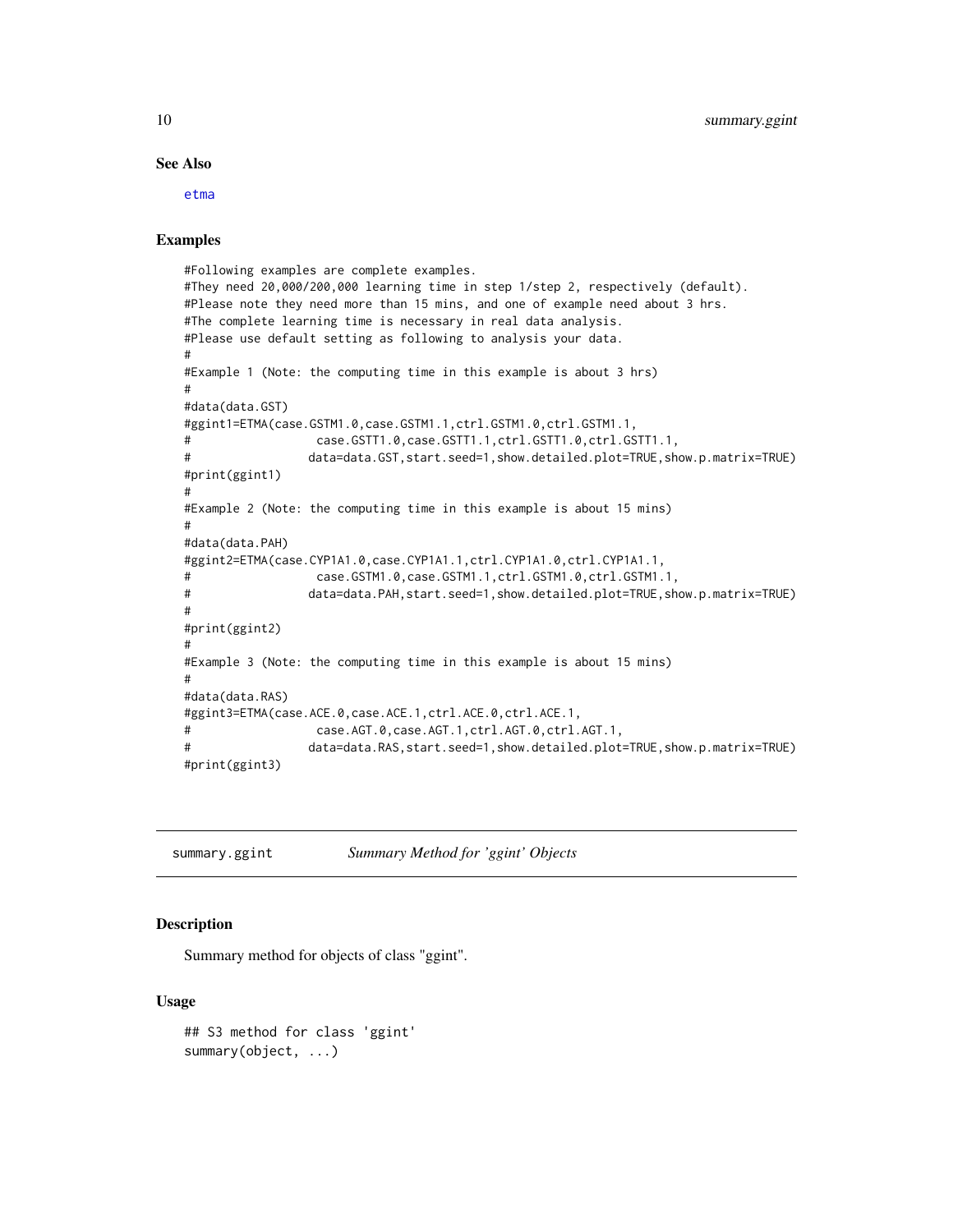## <span id="page-10-0"></span>summary.ggint 11

### **Arguments**

| object  | an object of class "ggint". |
|---------|-----------------------------|
| $\cdot$ | other arguments.            |

### See Also

[etma](#page-1-1)

## Examples

```
#Following examples are complete examples.
#They need 20,000/200,000 learning time in step 1/step 2, respectively (default).
#Please note they need more than 15 mins, and one of example need about 3 hrs.
#The complete learning time is necessary in real data analysis.
#Please use default setting as following to analysis your data.
#
#Example 1 (Note: the computing time in this example is about 3 hrs)
#
#data(data.GST)
#ggint1=ETMA(case.GSTM1.0,case.GSTM1.1,ctrl.GSTM1.0,ctrl.GSTM1.1,
# case.GSTT1.0,case.GSTT1.1,ctrl.GSTT1.0,ctrl.GSTT1.1,
# data=data.GST,start.seed=1,show.detailed.plot=TRUE,show.p.matrix=TRUE)
#print(ggint1)
#summary(ggint1)
#
#Example 2 (Note: the computing time in this example is about 15 mins)
#
#data(data.PAH)
#ggint2=ETMA(case.CYP1A1.0,case.CYP1A1.1,ctrl.CYP1A1.0,ctrl.CYP1A1.1,
# case.GSTM1.0,case.GSTM1.1,ctrl.GSTM1.0,ctrl.GSTM1.1,
# data=data.PAH,start.seed=1,show.detailed.plot=TRUE,show.p.matrix=TRUE)
#
#print(ggint2)
#summary(ggint2)
#
#Example 3 (Note: the computing time in this example is about 15 mins)
#
#data(data.RAS)
#ggint3=ETMA(case.ACE.0,case.ACE.1,ctrl.ACE.0,ctrl.ACE.1,
# case.AGT.0,case.AGT.1,ctrl.AGT.0,ctrl.AGT.1,
# data=data.RAS,start.seed=1,show.detailed.plot=TRUE,show.p.matrix=TRUE)
#print(ggint3)
#summary(ggint3)
```